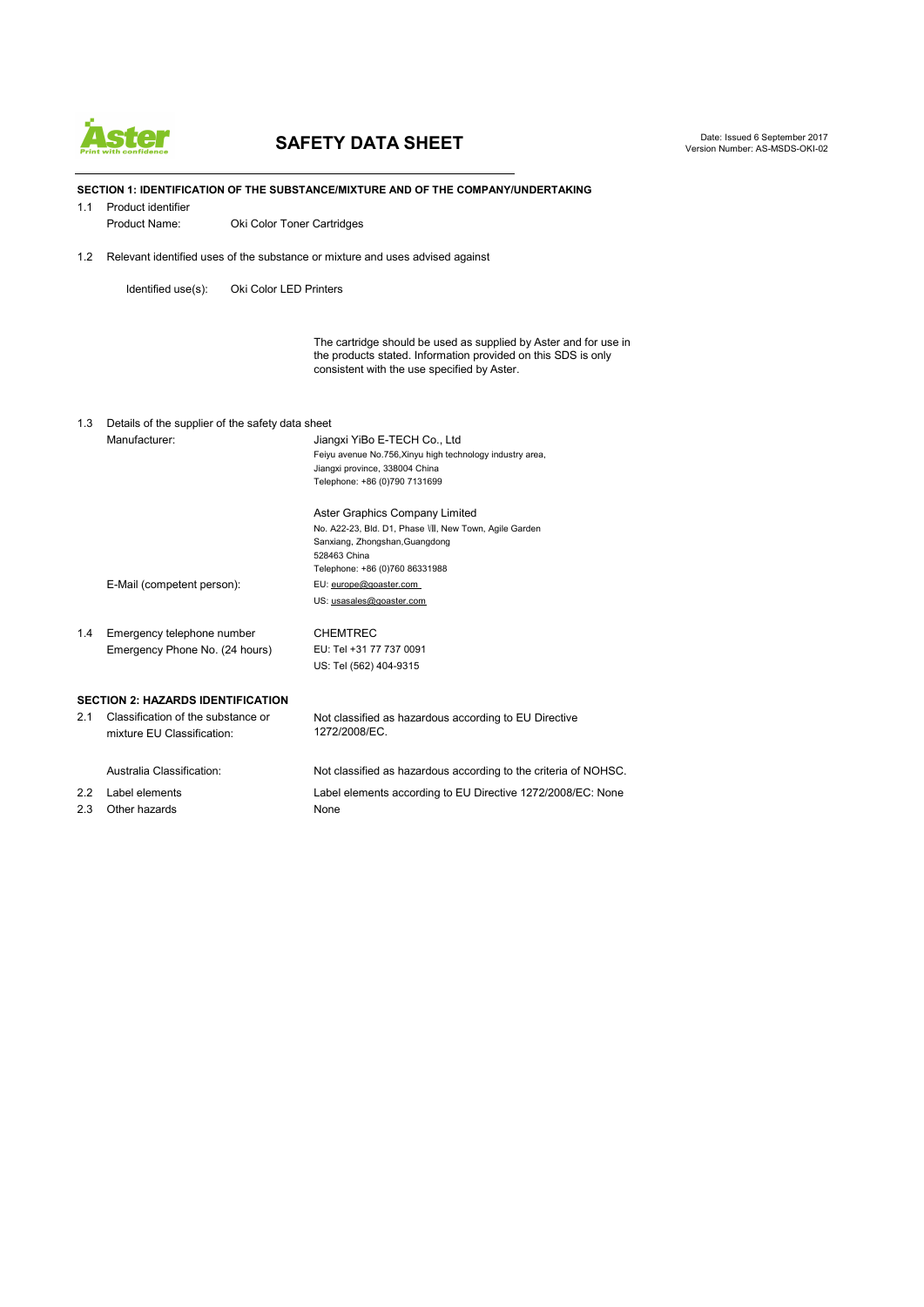## **SECTION 3: COMPOSITION/INFORMATION ON INGREDIENTS**

#### 3 Mixtures Styrene-acrylate Toner (Mixture).

| <b>Chemical Name</b>          | CAS No.      | EC No           | %W/W        | EU Hazard Symbols | <b>EU Hazard Symbols</b> |
|-------------------------------|--------------|-----------------|-------------|-------------------|--------------------------|
| Styrene-acrylate<br>Copolymer | Confidential | not applicable  | $85 - 90$   | Not classified    | Not classified           |
| Pigments                      | Confidential | not applicable  | $4 - 7$     | Not classified    | Not classified           |
| Paraffin Wax                  | Confidential | not applicable. | $2 - 4$     | Not classified    | Not classified           |
| <b>Fatty Acid Ester</b>       | Confidential | not applicable. | $2.5 - 4$   | Not classified    | Not classified           |
| Silicon Dioxide               | Confidential | not applicable. | $0.5 - 4.5$ | Not classified    | Not classified           |

## **SECTION 4: FIRST AID MEASURES**

| 4.1 | Description of first aid measures<br>Inhalation:                                  | Obtain immediate medical attention. In case of accident by<br>inhalation remove casualty to fresh air and keep at rest.                                                                                                                                                                                                                                                                                                                                                                                                                                |
|-----|-----------------------------------------------------------------------------------|--------------------------------------------------------------------------------------------------------------------------------------------------------------------------------------------------------------------------------------------------------------------------------------------------------------------------------------------------------------------------------------------------------------------------------------------------------------------------------------------------------------------------------------------------------|
|     | <b>Skin Contact:</b>                                                              | Remove contaminated clothing immediately and wash affected skin<br>with plenty of water or soap and water.                                                                                                                                                                                                                                                                                                                                                                                                                                             |
|     | Eye Contact:                                                                      | Obtain medical attention. If substance has got into the eyes,<br>immediately wash out with plenty of water for at least 15 minutes.                                                                                                                                                                                                                                                                                                                                                                                                                    |
|     | Ingestion:                                                                        | Obtain medical attention. Wash out mouth with water and give 200-<br>300 ml (half a pint) of water to drink.                                                                                                                                                                                                                                                                                                                                                                                                                                           |
| 4.2 | Most important symptoms and<br>effects, both acute and delayed                    | If symptoms persist, obtain medical attention.                                                                                                                                                                                                                                                                                                                                                                                                                                                                                                         |
|     | 4.3 Indication of any immediate medical<br>attention and special treatment needed | Treat symptomatically.                                                                                                                                                                                                                                                                                                                                                                                                                                                                                                                                 |
| 5.1 | <b>SECTION 5: FIRE-FIGHTING MEASURES</b><br>Extinguishing media                   |                                                                                                                                                                                                                                                                                                                                                                                                                                                                                                                                                        |
|     | Suitable Extinguishing Media:                                                     | Extinguish preferably with dry chemical, Carbon dioxide, Water<br>spray, Foam.                                                                                                                                                                                                                                                                                                                                                                                                                                                                         |
|     | Unsuitable Extinguishing Media:                                                   | Do not use water jet.                                                                                                                                                                                                                                                                                                                                                                                                                                                                                                                                  |
| 5.2 | Special hazards arising from the<br>substance or mixture                          | May form explosible dust clouds in air.                                                                                                                                                                                                                                                                                                                                                                                                                                                                                                                |
| 5.3 | Advice for fire-fighters                                                          | Do not use high-pressure water in order to prevent creating a dust<br>cloud and spreading fire dust. Use appropriate respirator for carbon<br>monoxide and carbon dioxide. Wear positive pressure self-<br>contained breathing apparatus (SCBA) during the attack phase of<br>firefighting operations and during cleanup in enclosed or poorly<br>ventilated areas immediately after a fire. Personnel not having<br>suitable respiratory protection must leave the area to prevent<br>significant exposure to toxic combustion gases from any source. |
|     | <b>SECTION 6: ACCIDENTAL RELEASE MEASURES</b>                                     |                                                                                                                                                                                                                                                                                                                                                                                                                                                                                                                                                        |
| 6.1 | Personal precautions, protective                                                  | Avoid generation of dust. Do not breathe dust.                                                                                                                                                                                                                                                                                                                                                                                                                                                                                                         |
|     | equipment and emergency<br>procedures                                             | A suitable dust mask or dust respirator with filter type A/P may be<br>appropriate.                                                                                                                                                                                                                                                                                                                                                                                                                                                                    |
| 6.2 | Environmental precautions                                                         | Prevent substance entering sewers. Washings must be prevented<br>from entering surface water drains.                                                                                                                                                                                                                                                                                                                                                                                                                                                   |
| 6.3 | Methods and material for<br>containment and cleaning up                           | Sweep the spilt toner or remove it with a vacuum cleaner and<br>transfer into a sealed container carefully. Sweep slowly to minimize<br>generation of dust during clean-up. If a vacuum cleaner is used, the<br>motor must be rated as dust<br>explosion-proof.                                                                                                                                                                                                                                                                                        |
|     |                                                                                   | Potential for very fine particles to be taken into the vacuum only to<br>be passed back into the environment due to pore size in the bag or                                                                                                                                                                                                                                                                                                                                                                                                            |

be passed back<br>filter.

DISPOSAL CONSIDERATIONS - See Section: 13.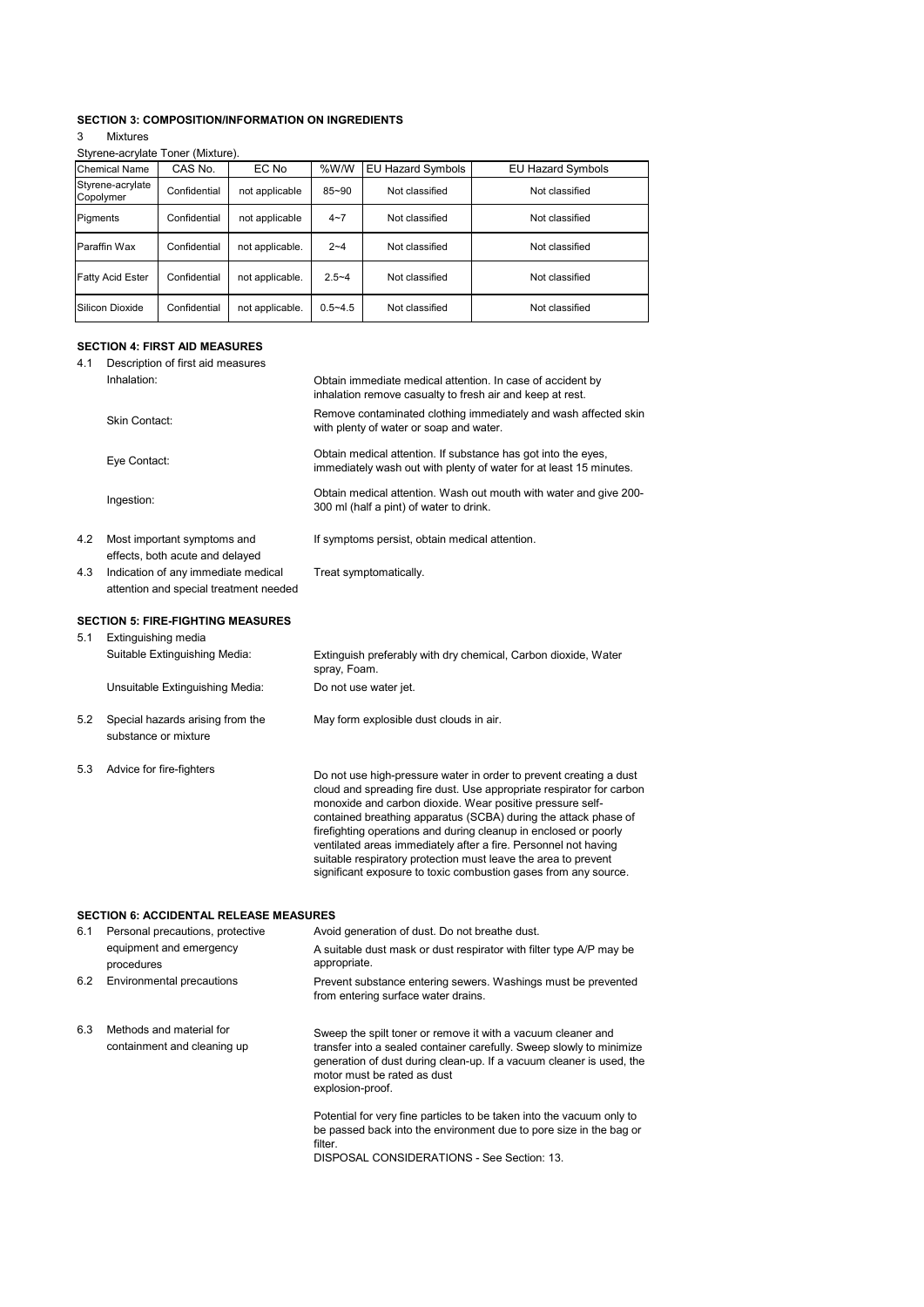#### 6.4 Reference to other sections See Section: 8.

#### **SECTION 7: HANDLING AND STORAGE**

7.1 Precautions for safe handling Keep out of the reach of children. Avoid dust generation. Avoid inhalation of high concentrations of dust. Avoid contact with eyes.

- 7.2 Conditions for safe storage, including Keep out of the reach of children. Keep away from oxidizing agents.<br>any incompatibilities
- 
- 

7.3 Specific end use(s) These products are magenta toner in a cartridge for OKI laser printers, multifunction devices and faxreceivers. The cartridge should be used as supplied by Aster and for use in the products stated.

#### **SECTION 8: EXPOSURE CONTROLS/PERSONAL PROTECTION**

#### 8.1 Control parameters

Occupational Exposure Limits:

| Substance                      | CAS No.      | <b>OSHA PEL</b>              | <b>ACGIH TLV</b> | EU IOELV |
|--------------------------------|--------------|------------------------------|------------------|----------|
| Pigments                       | Confidential | 3.5 mg/m3TWA                 | 3 mg/m3TWA       | None.    |
| Paraffin Wax                   | 8002-74-2    | None.                        | 2 mg/m3 TWA      | None.    |
| Silicon Dioxide<br>(amorphous) | 84491-94-7   | 20mppcf<br>80 (mg/m3)/% SiO2 | None.            | None.    |
| Silicon Dioxide<br>(amorphous) | 112945-52-5  | 20mppcf<br>80 (mg/m3)/% SiO2 | None.            | None.    |

| Additional Information: |                                        | USA OSHA PEL (TWA): 15 mg/m3 (Total Dust) 5mg/m3<br>(Respirable Fraction).                                                                             |  |  |
|-------------------------|----------------------------------------|--------------------------------------------------------------------------------------------------------------------------------------------------------|--|--|
|                         |                                        | ACGIH TLV (TWA): 10 mg/m3 (Inhalable particles) 3 mg/m3<br>(Respirable particles).                                                                     |  |  |
| 8.2                     | Exposure controls                      | Not normally required.                                                                                                                                 |  |  |
|                         | Appropriate engineering controls       | Good general ventilation should be sufficient under normal use.                                                                                        |  |  |
|                         | Personal Protection                    | Not normally required. For use other than in normal operating<br>procedures (such as in the event of large spill), the following should<br>be applied: |  |  |
|                         | Eye/face protection                    | Safety glasses with side-shields, If dust occurs: basket-shaped glasses                                                                                |  |  |
|                         | Skin protection                        | Protective gloves.                                                                                                                                     |  |  |
|                         | Respiratory protection                 | Dust mask with P2 particle filter (Large spillages).                                                                                                   |  |  |
|                         | Other:                                 | Not applicable.                                                                                                                                        |  |  |
|                         | <b>Environmental Exposure Controls</b> | Avoid release to the environment.                                                                                                                      |  |  |

## **SECTION 9: PHYSICAL AND CHEMICAL PROPERTIES**

9.1 Information on basic physical and chemical propertie

| 9.1 Information on basic privsical and chemical properties       |                                         |
|------------------------------------------------------------------|-----------------------------------------|
| Appearance (20 0C):                                              | Solid, Powder.                          |
| Color:                                                           | Black, Yellow, Cyan, Magenta            |
| Odor:                                                            | Odorless.                               |
| Boiling point/boiling range $(°C)$ :                             | Not applicable.                         |
| Melting point $(\mathcal{C})$ / Freezing point $(\mathcal{C})$ : | No data.                                |
| Vapor pressure (Pascal):                                         | Not applicable.                         |
| pH (Value):                                                      | Not applicable.                         |
| Viscosity (mPa. s):                                              | Not applicable.                         |
| Flash point $({\mathbb C})$ :                                    | Not applicable.                         |
| Explosive limit ranges:                                          | No data.                                |
| Explosive properties:                                            | May form explosible dust clouds in air. |
| Specific Gravity:                                                | No data.                                |
| Vapor density (Air=1):                                           | Not applicable.                         |
| Partition coefficient (n-Octanol/water):                         | No data.                                |
| Relative Evaporation Rate (Butyl Acetate = 1):                   | Not applicable.                         |
| Oxidising properties:                                            | No data.                                |
| Solubility (Water):                                              | Negligible.                             |
| Solubility (Other):                                              | No data.                                |
|                                                                  |                                         |

9.2 Other information None.

#### **SECTION 10: STABILITY AND REACTIVITY**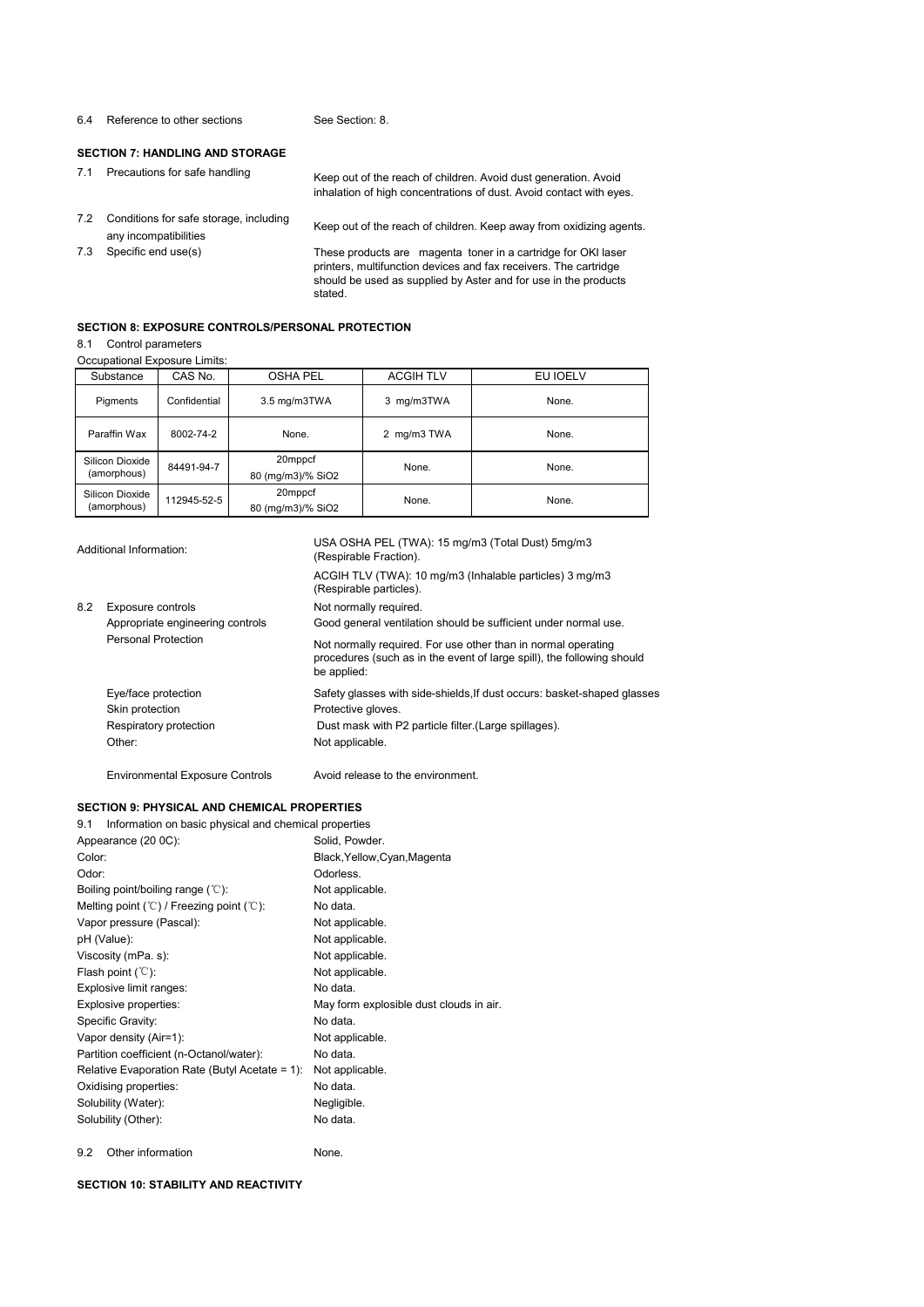|    | 10.1 Reactivity                                                              | None anticipated.                                                                                                                                                                                       |
|----|------------------------------------------------------------------------------|---------------------------------------------------------------------------------------------------------------------------------------------------------------------------------------------------------|
|    | 10.2 Chemical stability                                                      | Stable.                                                                                                                                                                                                 |
|    | 10.3 Possibility of hazardous reactions                                      | None.                                                                                                                                                                                                   |
|    | 10.4 Conditions to avoid                                                     | Keep at temperature not exceeding: $200^{\circ}$ . Avoid friction, sparks,<br>or other means of ignition.                                                                                               |
|    | 10.5 Incompatible materials                                                  | Strong oxidising agents.                                                                                                                                                                                |
|    | 10.6 Hazardous Decomposition                                                 |                                                                                                                                                                                                         |
|    | Product(s)                                                                   | Contains: Carbon monoxide, Carbon dioxide and Nitrogen oxides.                                                                                                                                          |
|    | <b>SECTION 11: TOXICOLOGICAL INFORMATION</b>                                 |                                                                                                                                                                                                         |
| 11 | Information on toxicological effects<br>Acute toxicity:                      |                                                                                                                                                                                                         |
|    | Ingestion:                                                                   | Acute LD50 > 2000mg/kg (Method: OECD#420)                                                                                                                                                               |
|    | Inhalation:                                                                  | Acute LC50 > 3.4mg/l (The highest technically achievable<br>concentration) (Method: OECD#436)                                                                                                           |
|    | Skin Contact:                                                                | No data.                                                                                                                                                                                                |
|    | Eye Contact:                                                                 | No data.                                                                                                                                                                                                |
|    | Skin corrosion/irritation:                                                   | Non-irritant. (Method: OECD#404)                                                                                                                                                                        |
|    | Serious eye damage/irritation:                                               | Slight irritant to the eye. (Method: OECD#405)                                                                                                                                                          |
|    | Respiratory or skin sensitization:                                           | It is not a skin sensitizer. (Method: OECD#429)                                                                                                                                                         |
|    | Mutagenicity:                                                                | Negative. (Method: OECD#471 / Ames test)                                                                                                                                                                |
|    | Carcinogenicity:                                                             | No data.                                                                                                                                                                                                |
|    | Reproductive toxicity:                                                       | No data.                                                                                                                                                                                                |
|    | STOT-single exposure:                                                        | No data.                                                                                                                                                                                                |
|    | STOT-repeated exposure:                                                      | No data.                                                                                                                                                                                                |
|    | Aspiration hazard:                                                           | No data.                                                                                                                                                                                                |
|    | Potential Health Effects from                                                | Routes of exposure:                                                                                                                                                                                     |
|    | overexposure:                                                                | Skin Contact, Eye Contact, Inhalation (Dust).                                                                                                                                                           |
|    |                                                                              | Minimal respiratory tract irritation may occur as with large amounts<br>of any non-toxic dust. Thermal decomposition will evolve toxic and<br>irritant vapors.<br>Combustion products: See Section: 10. |
|    | Potential Health Effects:                                                    | Routes of exposure:                                                                                                                                                                                     |
|    |                                                                              | Skin Contact, Eye Contact, Inhalation (Dust).                                                                                                                                                           |
|    |                                                                              | Inhalation (Dust). For large quantities:                                                                                                                                                                |
|    |                                                                              | May cause irritation to the respiratory system. Effects and                                                                                                                                             |
|    |                                                                              | Symptoms - Increased difficulty in breathing. Sneezing.                                                                                                                                                 |
|    |                                                                              | Coughing. Use this product as intended in order to prevent the                                                                                                                                          |
|    |                                                                              | dust leakage that leads to exposure.                                                                                                                                                                    |
|    |                                                                              | <b>Skin Contact:</b>                                                                                                                                                                                    |
|    |                                                                              | No specific effects and/or symptoms have been reported or                                                                                                                                               |
|    |                                                                              | No specific effects and/or symptoms have been reported or                                                                                                                                               |
|    |                                                                              | known.                                                                                                                                                                                                  |
|    |                                                                              | Eye Contact:                                                                                                                                                                                            |
|    |                                                                              | May cause eye irritation. Use this product as intended in order                                                                                                                                         |
|    |                                                                              | to prevent the dust leakage that leads to exposure.                                                                                                                                                     |
|    |                                                                              | Ingestion:                                                                                                                                                                                              |
|    |                                                                              | May cause stomach ache. Unlikely route of exposure.                                                                                                                                                     |
|    | <b>SECTION 12: ECOLOGICAL INFORMATION</b>                                    |                                                                                                                                                                                                         |
|    | No data available on the adverse effects of this product on the environment. |                                                                                                                                                                                                         |
|    | 12.1 Toxicity                                                                | No data.                                                                                                                                                                                                |
|    | 12.2 Persistence and degradability                                           | No data.                                                                                                                                                                                                |
|    | 12.3 Bioaccumulative potential                                               | No data.                                                                                                                                                                                                |
|    | 12.4 Mobility in soil                                                        | No data.                                                                                                                                                                                                |
|    | 12.5 Results of PBT and vPvB assessment                                      | No data.                                                                                                                                                                                                |
|    | 12.6 Other adverse effects                                                   | No data.                                                                                                                                                                                                |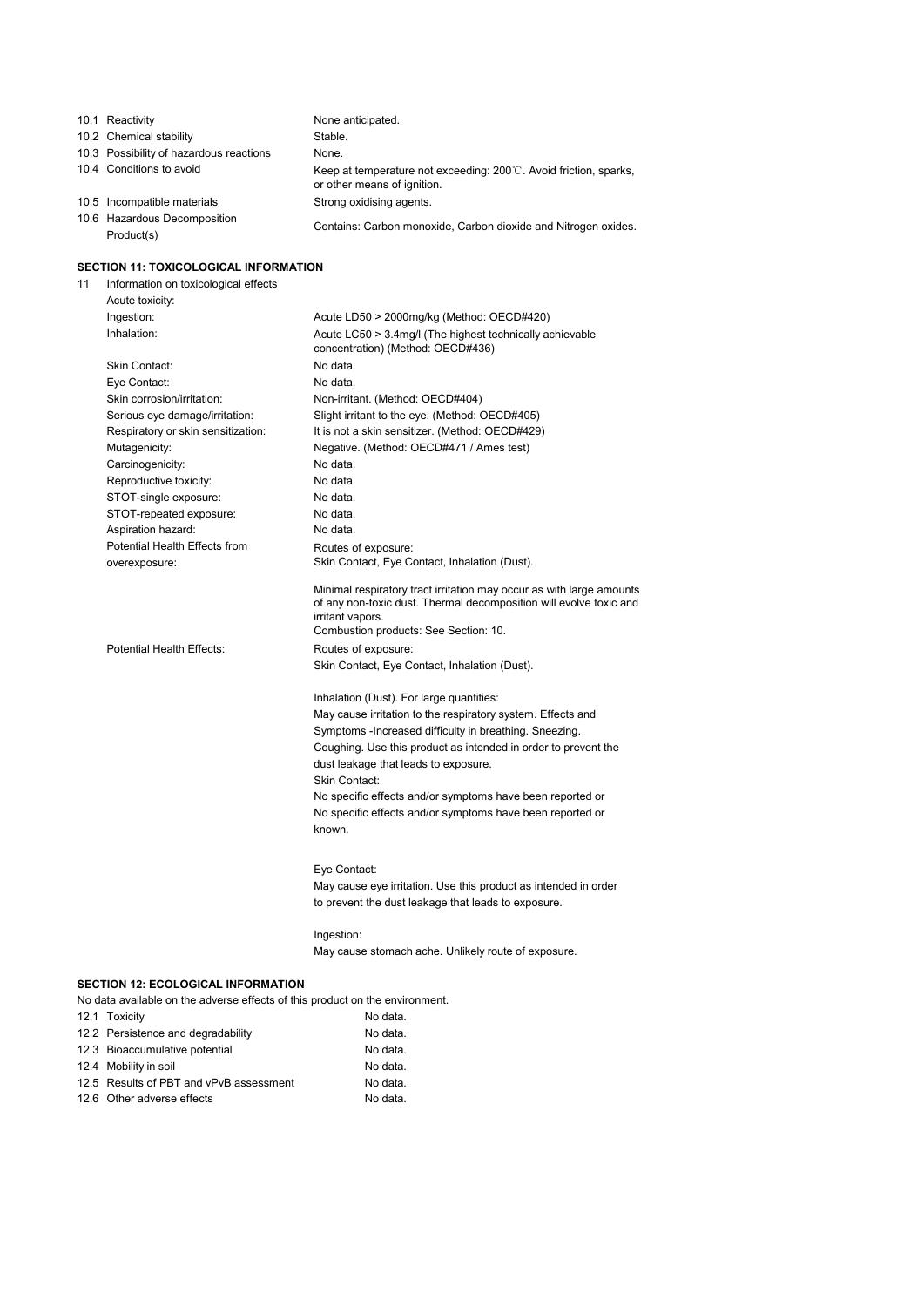#### **SECTION 13: DISPOSAL CONSIDERATIONS**

| 13 Waste treatment methods | Do not put toner or toner cartridges into a fire, this can cause fire to |
|----------------------------|--------------------------------------------------------------------------|
|                            | spread with the risk of causing burn injuries. Shred toner cartridges    |
|                            |                                                                          |

spread with the risk of causing burn injuries. Shred toner cartridges in a dust/explosion controlled environment. Finely dispersed particles may form explosive mixtures in the air. Dispose of in compliance with Federal, State and local regulations

#### **SECTION 14: TRANSPORT INFORMATION**

Not classified according to the United Nations 'Recommendations on the Transport of Dangerous Goods'.

| 14.1 UN number                               | None.           |
|----------------------------------------------|-----------------|
| 14.2 Proper Shipping Name                    | None.           |
| 14.3 Transport hazard class(es)              | None.           |
| 14.4 Packing Group                           | None.           |
| 14.5 Environmental hazards                   | None.           |
| 14.6 Special precautions for user            | None.           |
| 14.7 Transport in bulk according to Annex II | Not applicable. |
| of MARPOL73/78 and the IBC Code              |                 |

#### **SECTION 15: REGULATORY INFORMATION**

| 15.1 Safety, health and environmental<br>regulations/legislation specific for<br>the substance or mixture | EU: Not classified as dangerous for supply/use.<br>(1272/2008/EC) Hazard Symbol, Risk Phrases,<br>Safety Phrases: None assigned. |  |  |  |
|-----------------------------------------------------------------------------------------------------------|----------------------------------------------------------------------------------------------------------------------------------|--|--|--|
|                                                                                                           | USA: All chemicals in this product comply with TSCA rules                                                                        |  |  |  |
|                                                                                                           | and regulations including TSCA Section 5 (Inventory Rules).                                                                      |  |  |  |
|                                                                                                           | WHMIS: Not applicable. (Manufactured article)                                                                                    |  |  |  |
|                                                                                                           |                                                                                                                                  |  |  |  |
| 15.2 Chemical Safety Assessment                                                                           | No.                                                                                                                              |  |  |  |
| <b>SECTION 16: OTHER INFORMATION</b>                                                                      |                                                                                                                                  |  |  |  |
| 16.1 Hazard Symbol:                                                                                       | None.                                                                                                                            |  |  |  |
| 16.2 Risk Phrases:                                                                                        | None.                                                                                                                            |  |  |  |
| 16.3 Revision Note                                                                                        | None.                                                                                                                            |  |  |  |
| 16.4 Abbreviations:                                                                                       | SDS:safety data sheet                                                                                                            |  |  |  |
|                                                                                                           | EU:European Union                                                                                                                |  |  |  |
|                                                                                                           | US: United States of America                                                                                                     |  |  |  |
|                                                                                                           | ACGIH: American Conference of Governmental Industrial Hygienists                                                                 |  |  |  |
|                                                                                                           | ADR: European Agreement concerning the International carriage of                                                                 |  |  |  |
|                                                                                                           | Dangerous goods by Road (EU)                                                                                                     |  |  |  |
|                                                                                                           | DOT: Department Of Transportation (US)                                                                                           |  |  |  |
|                                                                                                           | EINECS: European Inventory of Existing Commercial Chemical<br>Substances                                                         |  |  |  |
|                                                                                                           | HCS: Hazard Communication Standard (US)                                                                                          |  |  |  |
|                                                                                                           | IARC: International Agency for Research on Cancer                                                                                |  |  |  |
|                                                                                                           | IATA: International Air Transport Association                                                                                    |  |  |  |
|                                                                                                           | IMDG: International Maritime Dangerous Goods                                                                                     |  |  |  |
|                                                                                                           | IOELV: Indicative Occupational Exposure Limit Value                                                                              |  |  |  |
|                                                                                                           | NOHSC: National Occupational Health and Safety Commission                                                                        |  |  |  |
|                                                                                                           | NTP: National Toxicology Program (US)                                                                                            |  |  |  |
|                                                                                                           | OSHA: Occupational Safety and Health Administration (US)                                                                         |  |  |  |
|                                                                                                           | PEL: Permissible Exposure Limit                                                                                                  |  |  |  |
|                                                                                                           | TLV: Threshold Limit Value (ACGIH)                                                                                               |  |  |  |
|                                                                                                           | TSCA: Toxic Substances Control Act (US)                                                                                          |  |  |  |
|                                                                                                           | WHMIS: Workplace Hazardous Material Information System (Canada                                                                   |  |  |  |
|                                                                                                           |                                                                                                                                  |  |  |  |

16.5 References:

U.S. 29CFR Part 1910